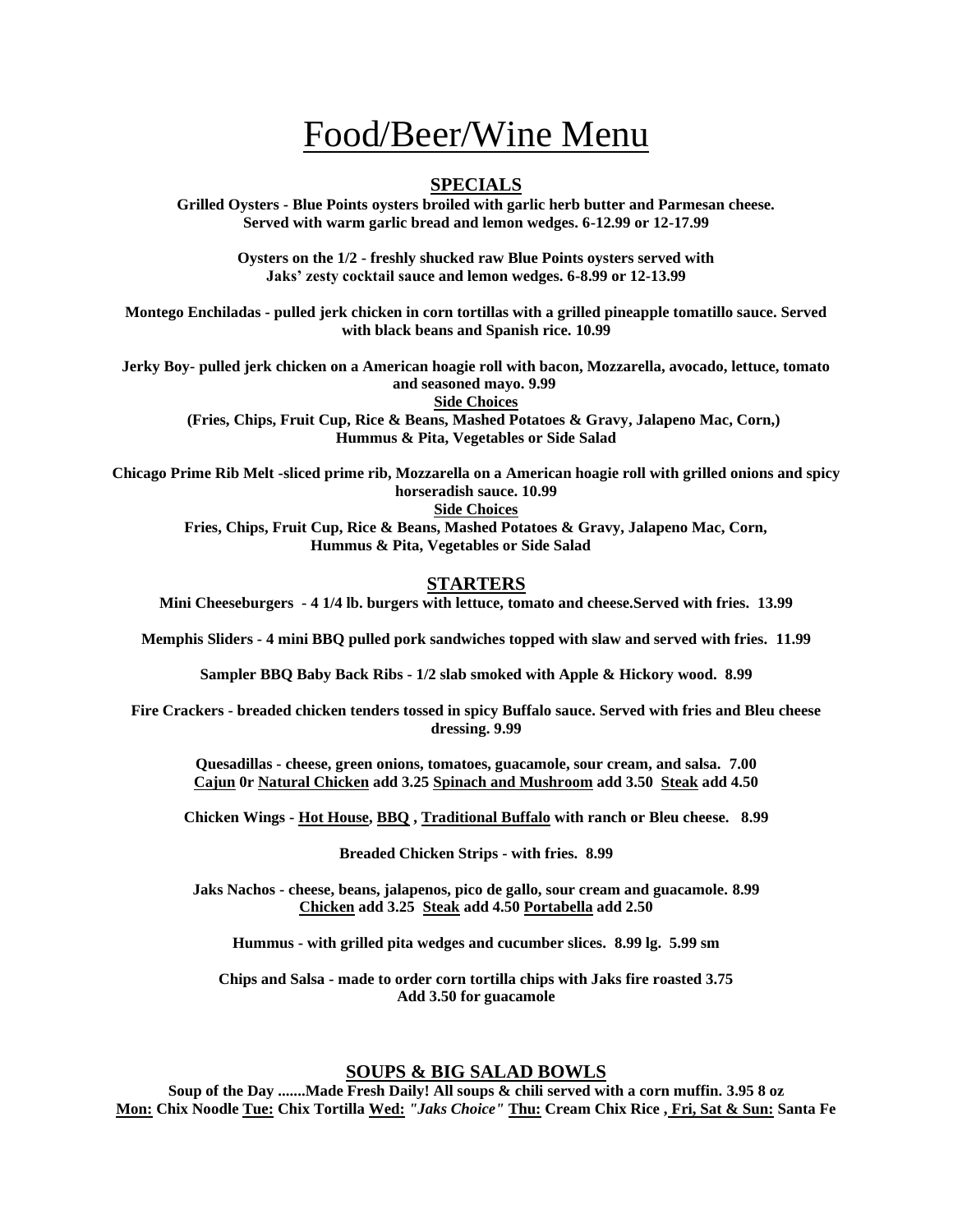#### **Chix.**

**Six Gun Chili (vegetarian) - with cheese, green onions and sour cream toppings. 4.95 8 oz**

**Cobb Salad - baby spinach, turkey, bacon, egg,green pepper, tomato and Bleu cheese crumbles. 9.99**

**Bleu Harvest - chicken, mixed salad greens, apples, candied pecans, tomatoes and Blue cheese crumbles. 9.99**

**Ensalada Del Rey - chicken, avocado, Yucatan pico, cheese, tomatoes, onion, cucumbers and tortilla strips. 9.99**

**Fiesta - taco turkey in a tortilla bowl with black beans, rice, lettuce, pico de gallo, cheese, avocado & sour cream. 9.99**

**Greek Town - chicken, feta, black olives, tomatoes, onion and cucumbers. 9.99**

**Country Club - chicken, salad greens, apples, sunflower seeds, Parmesan, tomatoes, onion and croutons. 9.99**

> **Caesar - Parmesan and croutons. 4.75 sm 6.75 lg Cajun or Natural Chicken add 3.25 Breaded Chicken add 3.95**

**House - romaine, cucumbers, tomatoes, cheese, carrots and croutons. 5.99 lg 3.99 sm Chicken Salad add 2.95 Cajun 0r Natural Chicken add 3.25 Baha Fish add 3.25 Breaded Chicken add 3.95**

**Dressings**

**Poppy, Ranch, Balsamic Vinaigrette, Bleu Cheese, Italian, Fat-Free Raspberry Vinaigrette, 1000 island, Fat-Free Honey Dijon. Extra Dressings .75**

#### **SIGNATURE PIZZAS**

**New Buffalo - Smoked Chicken, red onions, Bleu cheese crumbles, mozzarella and Buffalo wing sauce. 17.95 16'' 9.95 10''**

**JT's Margarita - Sausage, fresh basil, tomatoes, mozzarella and a garlic olive oil sauce. 17.95 16'' 9.95 10''**

**Da' Good Fella - Portabello, Parmesan, mozzarella and a garlic olive oil sauce. 17.95 16'' 9.95 10''**

**Jimmy the Greek - Spinach, olives, feta, mozzarella and a garlic olive oil sauce. 17.95 16'' 9.95 10''**

**Route 66 - Smoked chicken, sausage, onions, mozzarella and a garlic olive oil sauce. 17.95 16'' 9.95 10''**

**Meat Lovers De Luxe -Sausage, pepperoni, bacon, onion, Mozzarella and red sauce. 19.95 16'' 9.95 10''**

**Cheese Pizza 11.95 16'' 6.95 10''**

**Add 2.25 for each 16" Add 1.25 for each additional 10" ingredient. Sausage, Pepperoni,Garlic, Feta, Bacon, Basil, Pineapple, Mushrooms,Onion,Green Peppers, Tomatoes, Extra Cheese, Smoked Chicken, Black Olives, Spinach.**

### **SANDWICHES**

**Po' Bassa Sandwich - breaded Asian Sea Bass filet on a American hoagie roll with lettuce, tomato & pico tartar. 9.50**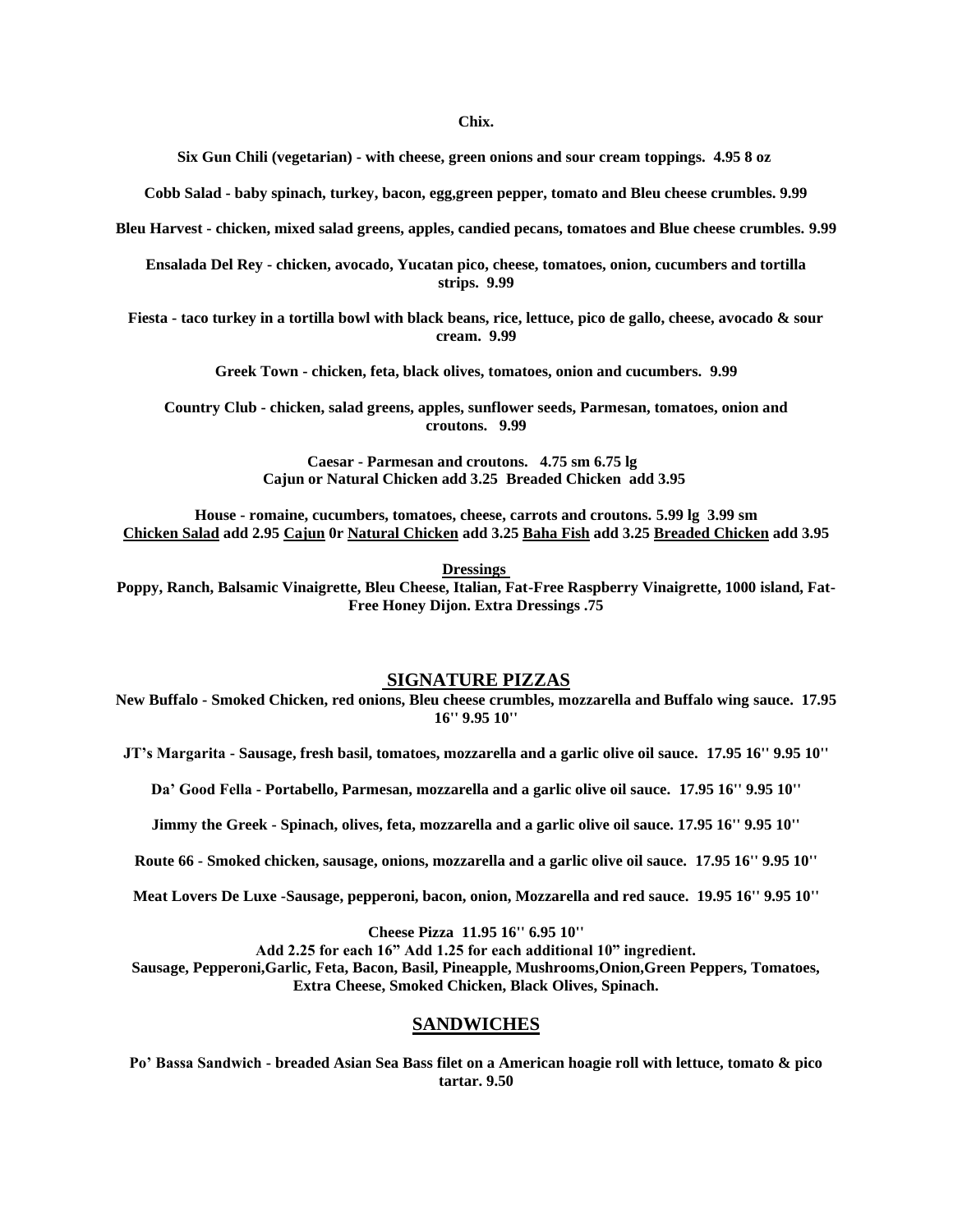**Reuben - smoked turkey or corned beef with sauerkraut, Swiss and 1000 island dressing. 9.50**

**Sloppy Jak - smoked pulled BBQ pork. 9.50**

**The Bassa - Asian Sea Bass marinated in citrus basil served on American hoagie roll with lettuce, tomatoes and tartar sauce. 9.50**

**Cabo Wabo - smoked turkey, avacado, bacon, lettuce, tomato, and seasoned mayo. 8.99**

**El Cubano - smoked pulled pork, Swiss, bacon, dill pickle, dijonnaise, lettuce and tomato. 9.50**

**Chicken Salad - chicken mixed with mayo, onions, apples, bacon and served with lettuce and tomato. 8.99**

**Mama Nature - portabello, Mozzarella, lettuce, tomato and seasoned mayo. 8.99**

**Gigi's Grilled Cheese - American cheese and tomato on your choice of bread. 6.75**

**Sides: Fries, Chips, Fruit Cup, Rice & Beans, Mashed Potatoes & Gravy, Jalapeno Mac, Corn, Hummus & Pita or Vegetables Substitute: side salad for 1.25**

## **JAKS HOUSE FAVORITES**

**BBQ Baby-Back Ribs - smoked slow & low with Hickory wood, served with fries & slaw. 19.99 full 12.99 half**

**BBQ Combo Platter - 1/2 slab ribs & 1/4 chicken with mashed potatoes & gravy, corn and corn muffin. 16.99**

**Po' Bassa Platter - Breaded Asian Sea Bass served with vegetables, rice and cole slaw. 10.99**

**English Fish & Chips - beer battered Hokie fillets with fries, slaw, tartar and lemon wedge. 12.99**

**Playa de Bassa - Asian Sea Bass marinated in citrus basil sauce and served with vegetables and rice. 10.99**

**BBQ Chicken - with mashed potatoes & gravy, corn and a corn muffin. 10.99 half 8.99 quarter 1.95 all white**

**Country Fried Chicken - with mashed potatoes & gravy, corn and a corn muffin. 10.99 half 8.99 quarter 1.95 all white**

**Tacos - lettuce, tomato, cheese and pico de gallo. Served w/ rice , black beans, guacamole and sour cream. Southwest Steak 11.99 Baha Fish 9.99 Carnita 9.99 Caj. or Nat. Chicken 9.99 Taco Turkey 9.99 Portabella 9.99**

**Burritos - beans, cheese, tomato, lettuce, sour cream and guacamole. Served with rice and black beans. Southwest Steak 11.99 Baha Fish 9.99 Carnita 9.99 Caj. or Nat. Chicken 9.99 Taco Turkey 9.99 Portabella 9.99**

# **THE CHAR BROILER**

**Jaks De Luxe Burger - lettuce, tomato, cheese, bacon, mushrooms and grilled onion. 10.50**

**Bleu Moon Burger - a spicy patty stuffed with Bleu cheese,topped with seasoned mayo, sliced pickles, raw**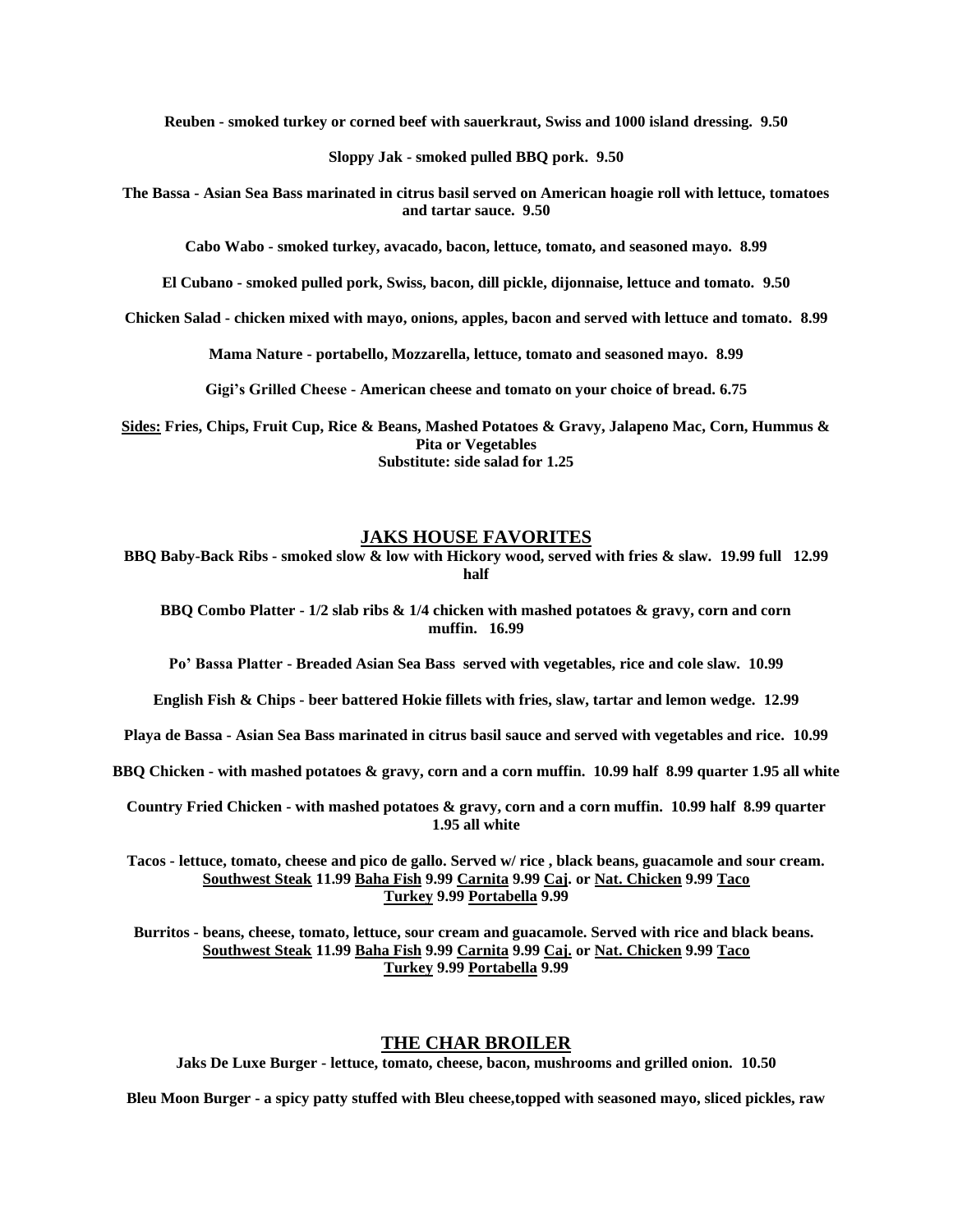**onions, lettuce and tomatoes. 10.50**

**Old Bleu Burger - Cajun spice, Bleu cheese and French onions. 10.50**

**Tex - Mex Cheddar Burger - taco seasoning, guacamole, Cheddar, jalapenos, lettuce and tomato. 10.50**

**Blvd. Burger - lettuce, tomato and cheese. 9.50**

**Chuck Wagon Burger - BBQ sauce, Cheddar, bacon, mushrooms and French onion. 10.50**

**O' Patty Melt - grilled onions and cheese on grilled marble rye. 9.50**

**Surfin' Bird Burger - 98% lean turkey, lettuce, avacado, cheese, pico de gallo, seasoned mayo on a whole wheat bun. 9.99**

**1 lb. Big Jak Burger - lettuce, tomato, cheese, bacon, mushrooms and grilled onion. 11.50**

**Jr Cheeseburger - lettuce, tomato and cheese. 7.50**

**Double Stack Jak Burger - lettuce, tomato and cheese. 9.50**

**Turkey Burger - 98% lean turkey, lettuce, tomato, spinach & mushrooms, cheese and Italian mayo. 9.99**

**Cajun Veggie Burger - spicy soy based patty, lettuce, tomato, cheese, guacamole on a whole wheat bun. 9.99**

**Veggie Burger - soy based patty, lettuce, tomato, cheese on a whole wheat bun. 8.99**

**Carolina Chicken - chicken breast with BBQ, bacon, Swiss, lettuce, tomato and mayo. 9.99**

**Guacamole Chicken - Cajun chicken breast, Cheddar, lettuce, tomato and guacamole. 10.50**

**Chicken De Luxe - lettuce, tomato, cheese, bacon, mushrooms, grilled onions and mayo. 10.50**

**Chicken Cajun - spicy chicken breast, lettuce, tomato and mayo. 8.99**

**Chicken Au Natural - chicken breast, lettuce, tomato and mayo. 8.99**

**Sides: Fries, Chips, Fruit Cup, Rice & Beans, Mashed Potatoes & Gravy, Jalapeno Mac, Corn, Hummus & Pita or Vegetables Substitute: side salad for 1.25**

#### **KIDS MENU**

**Chickie Strips, 10'' Cheese Pizza, Grilled Cheese**

#### **DESSERTS**

**Amelia's Apple Tart - caramelized apple slices layered in rich Bavarian custard with a graham cracker crust. 6.99**

**Snickers Pie - chunks of Snickers bar, brownie, caramel, peanuts and a tart cream cheese filling 5.99**

**French Silk Chocolate Pie - rich dark chocolate filling topped with whipped cream and chocolate curls. 3.99**

**Audrey's Rootbeer Float - vanilla ice cream and Sprecher Draft Root Beer. 3.99**